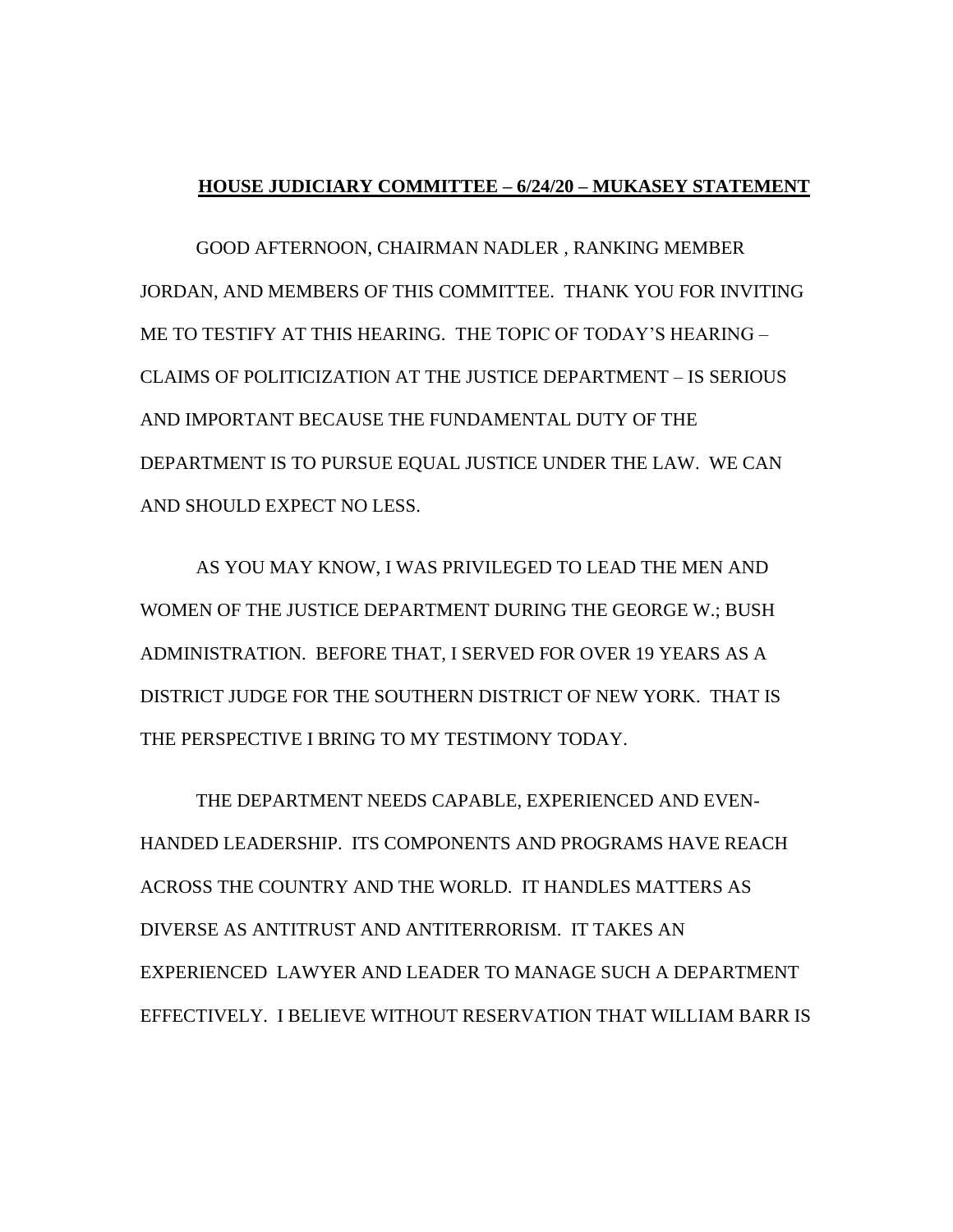THAT KIND OF A LEADER , AND THAT THIS COUNTRY IS FORTUNATE THAT HE LEADS ONE OF THE MOST IMPORTANT GOVERNMENT DEPARTMENTS.

I DO NOT HAVE FIRST-HAND INVOLVEMENT IN THE PARTICULAR MATTERS TO BE DISCUSSED TODAY, BUT BASED ON MY OWN EXPERIENCE I ASSURE YOU THAT THESE ARE NOT ISSUES OF FIRST IMPRESSION FOR THE DEPARTMENT OR FOR THE FEDERAL COURTS.

THE JUSTICE DEPARTMENT IS NOT POLITICIZED BECAUSE SENIOR OFFICIALS DISAGREED WITH THE SENTENCING RECOMMENDATION FOR MR. STONE. TRIAL LAWYERS IN THE DEPARTMENT ARE ZEALOUS ADVOCATES; THAT IS THEIR JOB. BUT ZEAL DOES NOT CONFER PERFECTION OR ASSURE JUSTICE. MY VIEWS ON THIS CASE ARE NO SECRET. I SET THEM OUT IN A PIECE WRITTEN WITH ATTORNEY GENERAL MEESE IN THE WALL STREET JOURNAL, WHERE WE POINTED OUT THAT THE SENTENCING GUIDELINES, WHICH WERE ADOPTED IN 1987 INITIALLY AS PRESUMPTIVELY BINDING ON THE COURTS, HAVE BEEN STRICTLY ADVISORY SINCE 2005 UNDER SUPREME COURT LAW. BOTH AS A JUDGE AND AS ATTORNEY GENERAL I HAVE DECLINED TO FOLLOW SENTENCING RECOMMENDATIONS FROM TRIAL ATTORNEYS. AS ATTORNEY GENERAL MEESE AND I WROTE, PROSECUTORS ARE SUPPOSED TO SEEK JUSTICE – NOT TO PLAY THE SENTENCING GUIDELINES LIKE SOME SORT OF PINBALL MACHINE TO SEE HOW MANY TIMES THEY CAN RING THE BELL, OR TO

2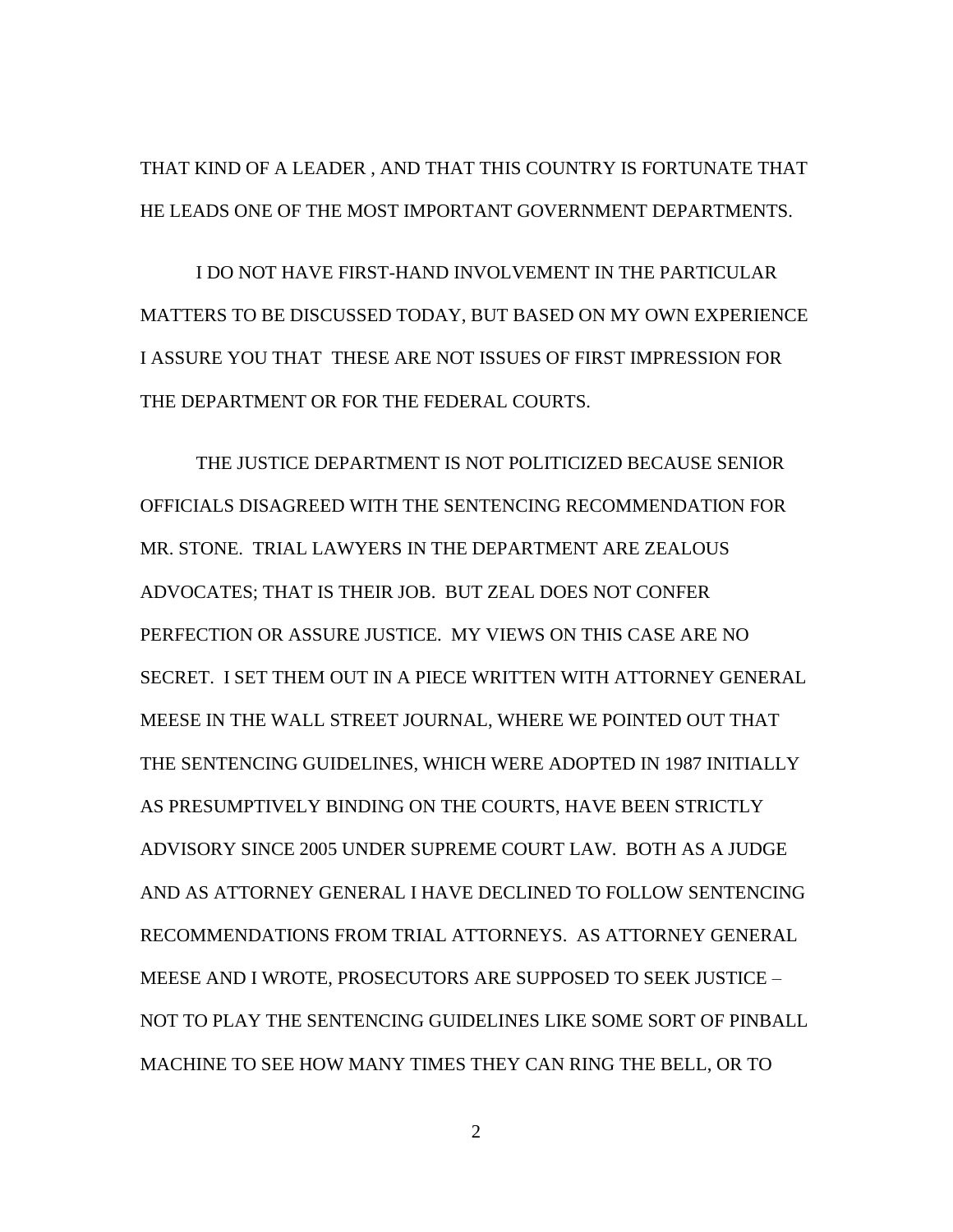TRY TO PRESSURE A JUDGE TO IMPOSE A HARSH SENTENCE, AND ALSO CAST DOUBT ON THE COMPETENCE OF THE GOVERNMENT BY READING GUIDELINES IN A DIDACTIC AND HYPERTECHNICAL WAY, WITHOUT APPLYING THE ONE ELEMENT THAT MUST BE PRESENT WHEN READING ANY LAW – WHETHER STATUTES OR GUIDELINES – AND THAT IS COMMON SENSE. IN A HIGHLY PUBLICIZED AND POLITICALLY FRAUGHT CASE, IT WAS NOT ONLY PROPER BUT ALSO ADVISABLE FOR THE ATTORNEY GENERAL TO ASSURE THAT THE GOVERNMENT'S SENTENCING RECOMMENDATION NOT PROMOTE SUCH UNWORTHY ENDS..

THE DECISION TO LOWER THE RECOMMENDATION WAS REACHED BY OTHERS IN THE DEPARTMENT AS WELL, INCLUDING CAREER LAWYERS, ONE OF WHOM SIGNED THE LOWER RECOMMENDATION. ATTORNEY GENERAL BARR SAID PUBLICLY THAT HE BELIEVED MR. STONE'S PROSECUTION WAS WARRANTED AND THAT WITH HIS CONVICTION, THE JAIL SENTENCE ULTIMATELY IMPOSED BY THE TRIAL JUDGE WAS APPROPRIATE. I BELIEVE THE TRIAL JUDGE AGREED THAT THE INITIAL SENTENCING RECOMMENDATION WAS OVERLY HARSH, AS HER SENTENCE PROVED.

THE JUSTICE DEPARTMENT IS NOT POLITICIZED BECAUSE PROSECUTORS DROPPED CHARGES AGAINST GENERAL FLYNN. AS I UNDERSTAND IT, THE FORMER FBI DIRECTOR TALKED PUBLICLY ABOUT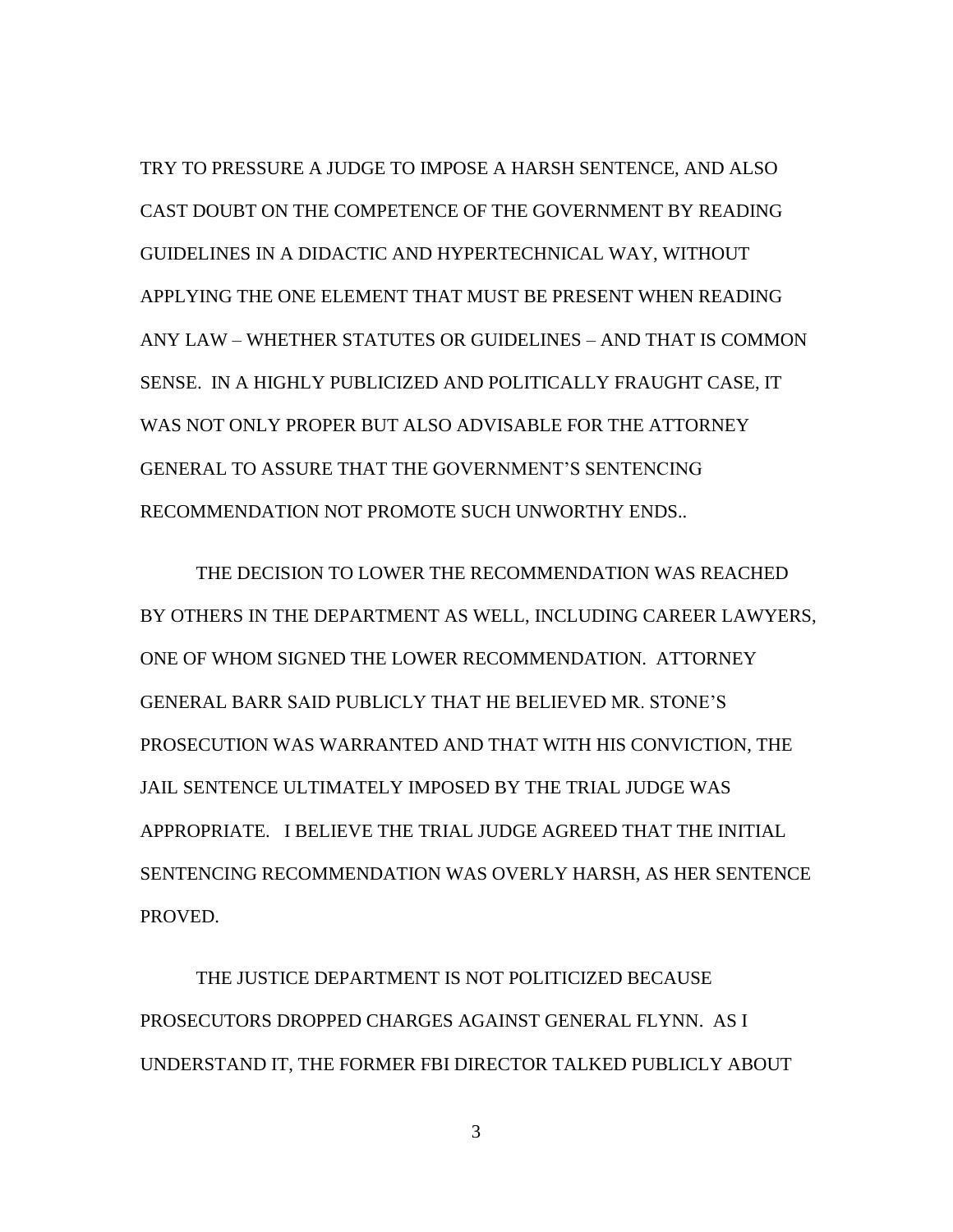HAVING SENT AGENTS TO INTERVIEW GENERAL FLYNN WITHOUT FOLLOWING APPLICABLE PROTOCOLS. NOT USING PROPER PROTOCOLS WAS NOT SIMPLY A DELICATE PROBLEM OF ETIQUETTE == USING THE FISH FORK INSTEAD OF THE SALAD FORK; IT FOLLOWED THE DEPUTY FBI DIRECTOR HAVING ASSURED GENERAL FLYNN THAT HE NEED NOT HAVE A LAWYER PRESENT AND HAVING AGENTS BASE THEIR INVESTIGATION ON A POTENTIAL VIOLATION OF A LAW – THE LOGAN ACT -- THAT HAS NEVER BEEN PROSECUTED SUCCESSFULLY SINCE ITS ADOPTION IN THE 18TH CENTURY, IS PROBABLY UNCONSTITUTIONAL, AND THAT NO RATIONAL PERSON WOULD APPLY TO A POTENTIAL NATIONAL SECURITY ADVISOR IN ANY EVENT. WHICH IS TO SAY, THE INTERVIEW WAS A PRETEXT FOR GETTING GENERAL FLYNN , AS ONE SENIOR FBI OFFICIAL PUT IT, TO EITHER LIE OR ADMIT TO SOMETHING THAT COULD GET HIM FIRED.

THE DUTY OF THE DEPARTMENT IS TO DO JUSTICE, AND THAT DOES NOT END AFTER A GUILTY PLEA, PARTICULARLY WHEN THAT PLEA IS PROCURED WITH A THREAT TO PROSECUTE THE DEFENDANT'S SON THAT IS CONCEALED FROM THE COURT AND THE PROBATION DEPARTMENT SO THAT IT WOULD NOT HAVE TO BE DISCLOSED TO FUTURE DEFENDANTS AGAINST WHOM GENERAL FLYNN MIGHT TESTIFY – A PARTICULARLY GAG-INDUCING FEATURE OF THIS EPISODE TO ME AS A FORMER

4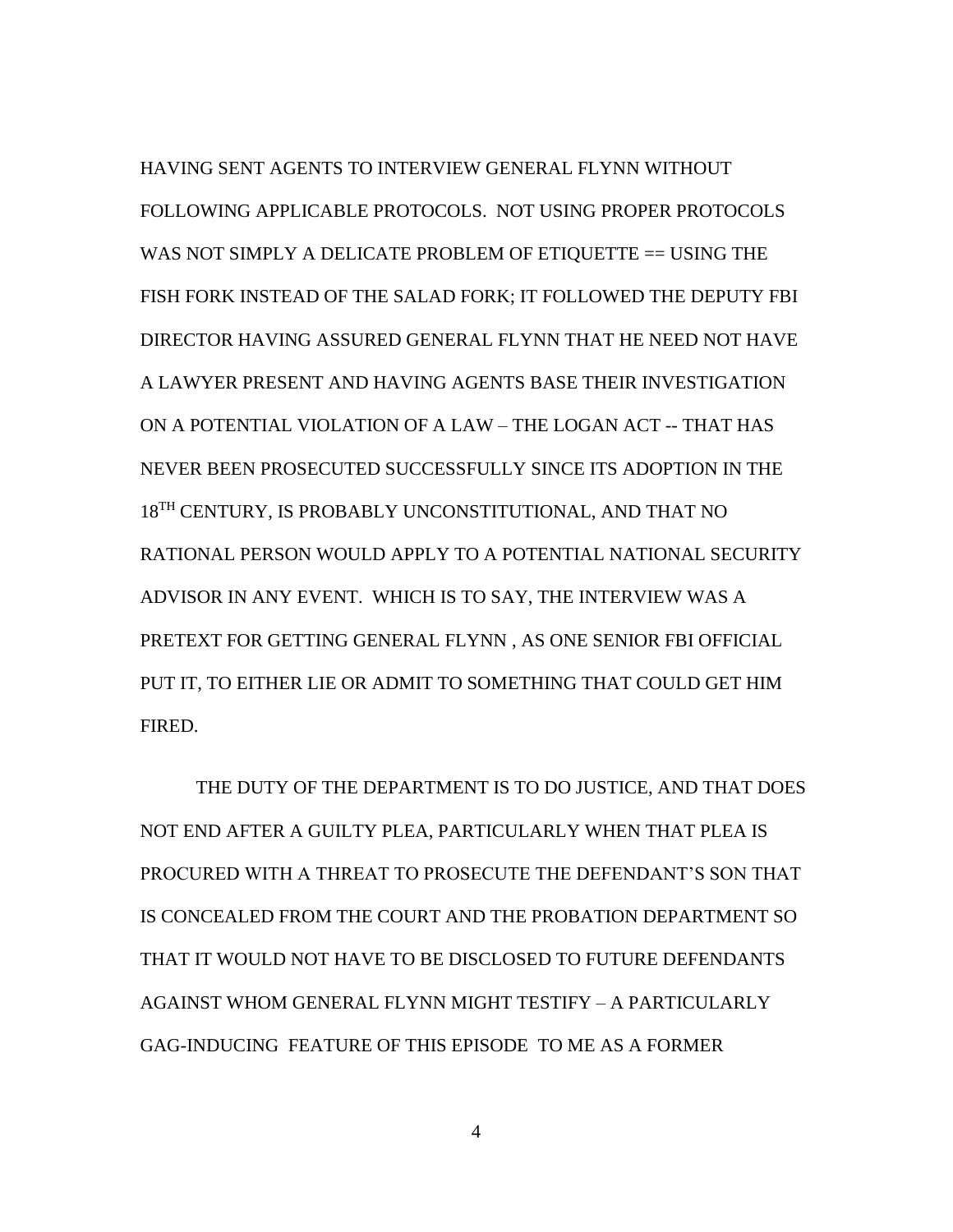DISTRICT JUDGE. IT IS NOT UNHEARD OF FOR A PROSECUTION TO BE DROPPED EVEN AFTER A GUILTY PLEA FOLLOWING THE DISCLOSURE OF NEW INFORMATION THAT SHOWS CONTINUED PROSECUTION WOULD BE A MISCARRIAGE OF JUSTICE.

THERE SEEMS TO BE A TENDENCY THESE DAYS TO READ ULTERIOR MOTIVES INTO EVERY ACTION OF ATTORNEY GENERAL BARR. AS ATTORNEY GENERAL MEESE AND I NOTED IN OUR ARTICLE, IT IS HELPFUL TO CONSIDER A FEW DATA POINTS FROM ATTORNEY GENERAL BARR'S TENURE. FIRST, DESPITE HIS OWN SKEPTICISM ABOUT ASPECTS OF SPECIAL COUNSEL ROBERT MUELLER'S INVESTIGATION, HE ALLOWED THAT INVESTIGATION TO RUN ITS COURSE. SECOND, HE SUPPORTED THE DECISION NOT TO PROSECUTE FORMER DEPUTY FBI DIRECTOR ANDREW MCCABE, A FREQUENT CRITIC OF THE PRESIDENT, DESPITE EVIDENCE THAT HE NOT ONLY LIED WHEN HE DENIED LEAKING INFORMATION BUT ALSO BERATED OTHERS FOR THE LEAKS SO AS TO DEFLECT SUSPICION FROM HIMSELF.

I HAVE COME TO KNOW ATTORNEY GENERAL BARR OVER THE YEARS, AND HAVE HAD MANY DISCUSSIONS WITH HIM ABOUT THE LAW AND ABOUT PUBLIC POLICY ISSUES. BASED ON THAT, I HAVE NO DOUBT THAT THE WELFARE OF THIS COUNTRY, UPHELD THROUGH THE EVEN-HANDED APPLICATION OF LAW SO AS TO ACHIEVE JUSTICE, IS WHAT

5